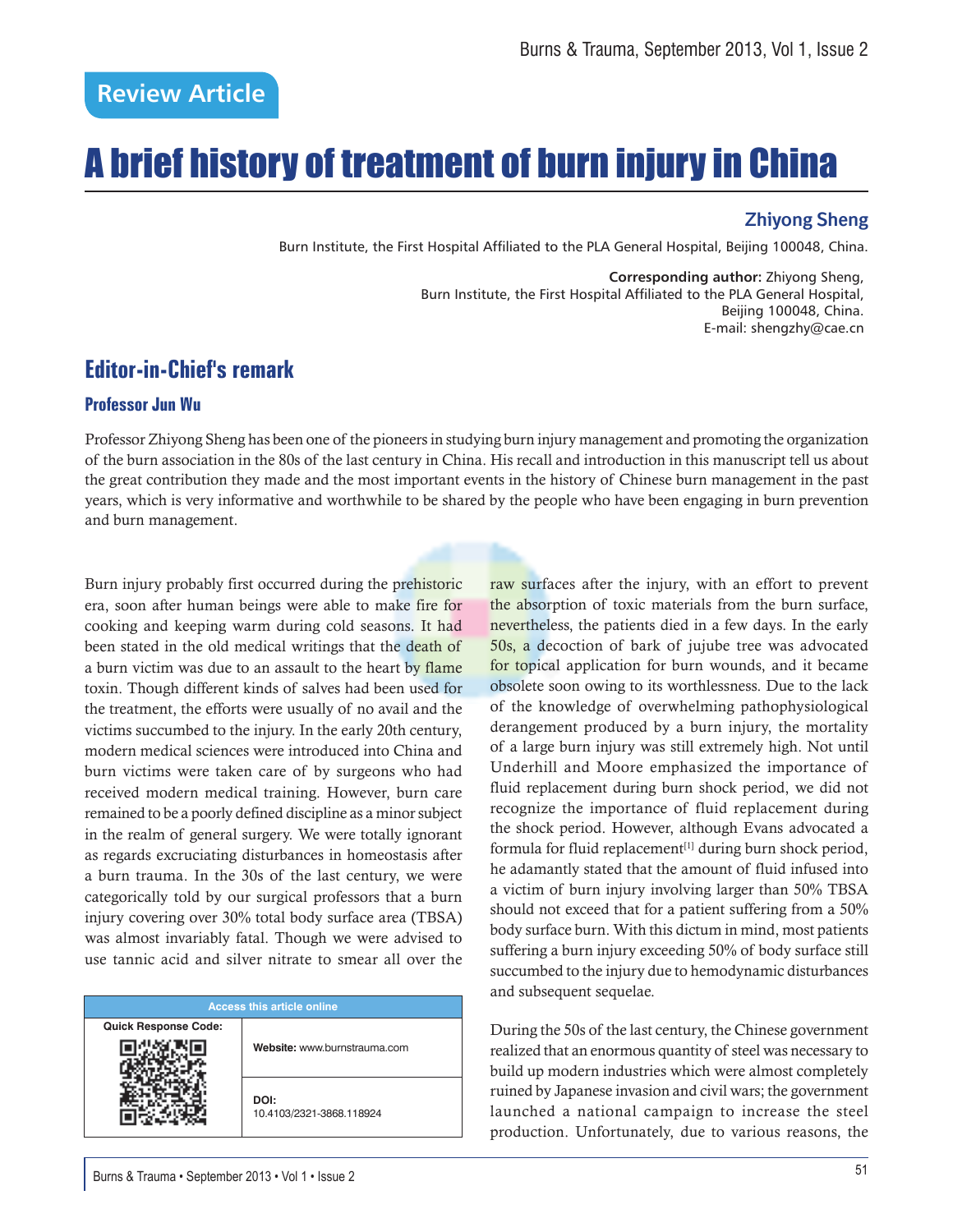campaign produced an unforeseen mishap in the form of a tremendous increase in burn victims. In 1958, a steel worker named Qiu was injured with a burn area occupying 89% TBSA, of which 23% TBSA was whole-thickness injury. He was sent to the Ruijin Hospital, which was a hospital affiliated to the Second Shanghai Medical College. With a collective effort of all the medical staff of the hospital and pre-medical professors, they broke the prevailing dictum of treatment of an extensive burn trauma, mustering all the wisdom and intelligence of the entire medical faculty for the care of the patient, who finally survived this massive injury.[2] This miraculous achievement not only thrilled the domestic surgeons who were interested in burn care but also encouraged them to further study the treatment and pathogenesis of this devastating injury. Many hospitals, both municipal and military, began to make effort in treating burn victims with more competence, especially those run by the armed forces, where concerted effort was made on the study of burn treatment. Among all the domestic centers for burn care, the Third and Fourth Military Medical Universities, 301st and later 304th Hospital, Ruijin Hospital, and Jishuitan Hospital began to attain the leadership in the treatment and research in pathophysiological changes and therapeutic strategies of burn injury.

At the early stage of the development of burn care in China, it was recognized that the rule of nine for the estimation of burn areas, as advocated by Wallace and Pulaski, was not suitable in China due to an apparent difference in the body-build between Chinese population and Westerners. Therefore, a new "rule of nine or ten"<sup>[3]</sup> was devised by actual measurement of various body parts using paper molds on volunteers and cadavers. By popularizing this method, not only the burn size lethal to 50% of patients (LA 50) could be better compared among burn centers, but also the amount of fluids to be infused during shock phase could be better estimated. Another notable achievement in the treatment of extensive deep burn, as advocated by Ruijin Hospital,[4] was extensive excision of whole-thickness burn wounds followed by coverage with full-thickness allogeneic skin, on which hundreds of apertures were made to receive transplantation of tiny pieces of autologous skin after "take" of the allogeneic skin. As hundreds of these tiny autologous grafts grew and coalesced, the burn wound was totally healed with simultaneous rejection of the allograft. With this advancement in the treatment of an extensive full-thickness burn, in 1971, 10 patients suffering from a burn injury exceeding 90% TBSA with full-thickness injury over 70% TBSA were saved. This remarkable result marked the milestone in the treatment of extensive deep burn injury in China. However, this maneuver was timeconsuming and labor-intensive. A few years later, burn

surgeons working in Jishuitan Hospital in Beijing developed a new method of grafting of tiny pieces of autologous skin by flotation method.<sup>[5]</sup> With this method, tiny pieces of autologous skin could be evenly applied to the healthy raw surface after excision of a large area of full-thickness burn eschar. This method was soon accepted nationwide, as it shortened the operation time and was also labor-saving. It was also analogous to cultivation of epidermis in a healthy environment under the protection of allografts. This method was rapidly popularized throughout the country, and it was praised as a new advancement in the field of burn treatment. At the same time, the importance of timely availability of allogeneic skin was keenly recognized and the method of preserving available cadaver skin was investigated, and thus, skin bank was duly established. In a few years, similar establishment was installed in a large number of burn centers all over China.

In the late 70s of the last century, it was recognized that it was of utmost importance to explore the underlying pathophysiology of burn trauma in order to fully understand the serious complications arising from a thermal injury to a seemingly superficial covering of the body, albeit the largest organ of the body. With this in mind, the mechanism of burn shock was investigated in depth in various burn institutes, especially those located in Chongqing, Shanghai, and Beijing. The changes in intracellular pH and ions were studied in vital cells,<sup>[6]</sup> resulting in better understanding of intracellular derangements of pH and ions in various organs *in vivo*. The alarming hemoglobinuria during early shock period and marked anemia after fluid replacement for shock in patients suffering from an extensive deep burn trauma prompted some surgeons to transfuse whole blood during the shock phase.[7] With rheological study, it was shown that whole blood transfusion in such circumstance did not increase the viscosity of the circulating blood. One of the investigators found that during shock phase, disturbance of the microcirculation was a major problem.[8] A chemical compound extracted from *Polygonium cuspidatum* would relieve this adverse condition, thus allaying circulatory deficiency during shock phase. However, this experimental result, though plausible, has not been evaluated by multicenter, double-blinded clinical study as yet. Various fluid replacement formulae were derived, some of them being the result of experimental studies and the others gathered through clinical observations employing hemodynamic observation with the aid of the Swan-Ganz catheter. A unanimous opinion of fluid replacement was that the fluid should be given in a speed, so that the urinary output was maintained at about 50 ml/h.

The injurious effect of an extensive burn trauma on the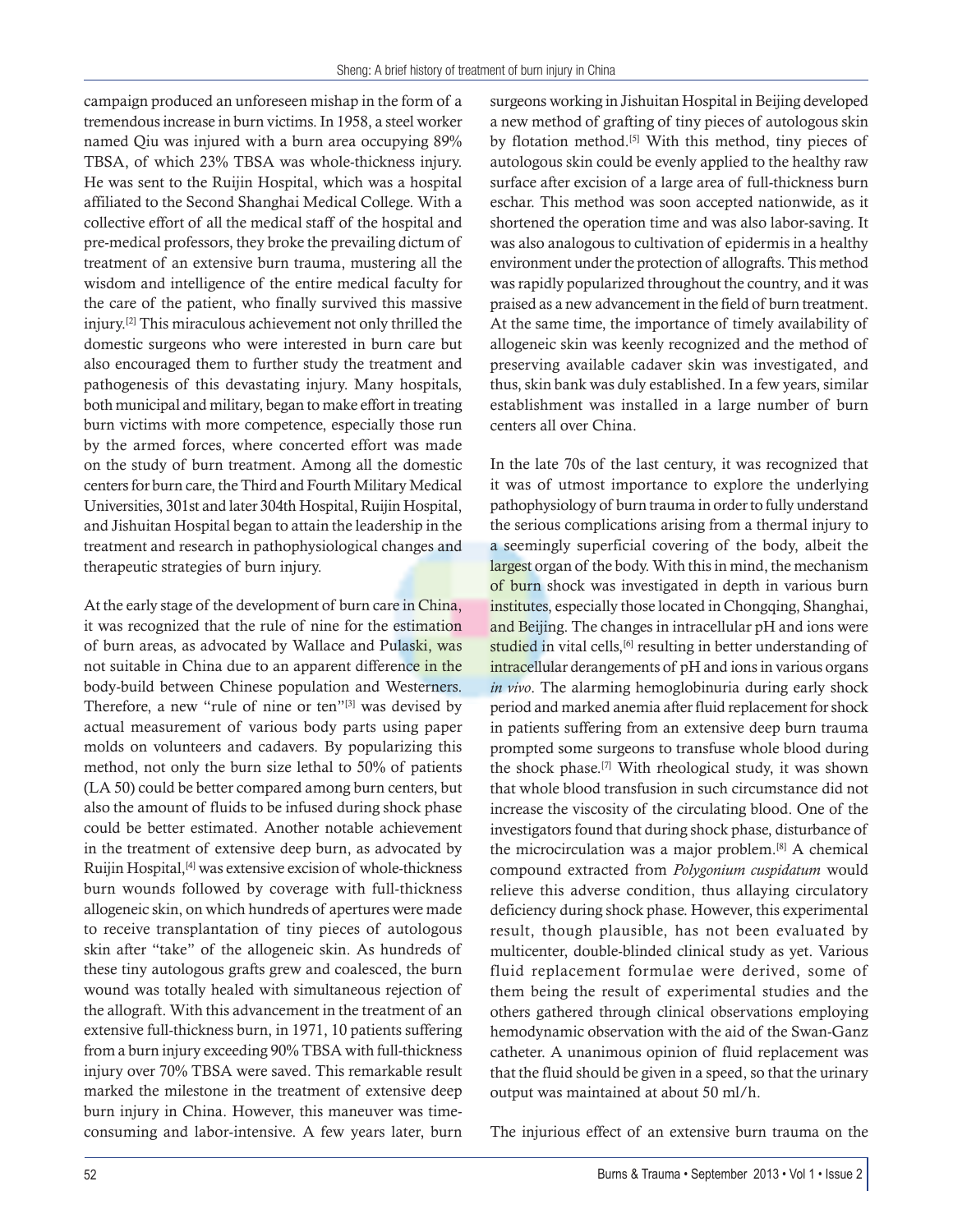heart<sup>[9-12]</sup> was studied in depth. It was found that myocardial dysfunction and/or damage occurred as soon as half an hour after the occurrence of a major burn trauma, and it actually participated in the pathogenesis of burn shock by aggravating impairment of circulation. The pathogenesis of cardiac derangement in burn shock was attributed to multiple factors, including damage of intracellular organelles, apoptosis of myocardial cells, etc. Therefore, it was advocated that measures should be taken to guard against the occurrence of myocardial injury early in the prevention and treatment of burn shock.

With the aid of gastric CO<sub>2</sub> tenometer, it was found that the pH of gastrointestinal mucosa remains abnormally low until 36 h after fluid replacement therapy, [13,14] indicating that the intestinal mucosa was still devoid of sufficient blood supply, which doubtlessly would result in an impairment of intestinal mucosal barrier function, followed by translocation of intestinal bacteria and bacterial toxins. Therefore, it was advisable to give a vasodilator, such as anisodamine, during fluid replenishment.<sup>[15]</sup> It was also found that fluid resuscitation for burn shock produced the generation of oxygen radicals due to reperfusion of body tissues. To reduce the harmful effects of oxygen radicals,<sup>[16]</sup> it was advisable to give oxygen radical scavengers such as vitamin C.

It was also found that the bacteria underneath the burn eschar multiplied very rapidly. In view of the possible occurrence of serious infection early after the injury due to immunosuppression as a result of the serious burn injury, some specialists advocated early extensive surgical removal of burn eschars within 2 or 3 days after the injury.<sup>[17]</sup> This so-called extensive escharectomy during "shock phase" was successfully practiced, and it was finally accepted by many burn surgeons.

In a patient suffering from an extensive burn, the donating area of normal skin to cover the excision area would be very limited. To solve this problem, it was found that the scalp, which usually escaped the injury, could be an ideal donor site. The raw wound resulting from donating healthy epidermis was found to heal completely within 5-6 days, if only very thin donor skin was harvested. It was found that the scalp could supply donor skin for over 20 times<sup>[18]</sup> during the whole course of treatment of an extensive burn without impeding the regrowth of hair.

In view of the fact that many burn patients succumbed to multiple organ dysfunction syndrome (MODS), its pathogenetic mechanism had been investigated. In animal experiments, two-hit phenomenon was definitely proved.<sup>[19]</sup> Finally, it was shown that sepsis was the most important pathogenetic factor of MODS. It was indicated that many pro-inflammatory factors, such as tumor necrosis factor and interleukins, participated in the initial stage of sepsis. Among these pro-inflammatory factors, the role of a late-appearing factor, namely high-mobility group box 1 protein, change in the quantity of human leukocyte antigen (HLA)-DR on CD14+ monocytes, and extensive apoptosis of lymphocytes after a major burn trauma were studied.[20] The results of the study showed that there was a distinct phenomenon of immunological dissonance, manifesting a furious inflammatory reaction on one hand and a marked immunodepression on the other hand.<sup>[16]</sup> Therefore, the treatment strategy should be aimed to suppress the inflammatory reaction and upgrade the immune function at the same time.[21] This pathogenetic mechanism of sepsis was proved in the treatment of septic patients with ulinastatin combined with thymosin in a multicenter, double-blinded, placebo-controlled clinical study, $[22]$  showing the results of significant lowering of the 28-day mortality rate and a significant lowering of the Acute Physiology and Chronic Health Evaluation II (APACHE II) score.

An extensive burn injury would doubtlessly produce intensive metabolic disturbances. Intensive studies were carried out by a research team of Institute of Burn Research (IBR) of Third Military Medical University, which is currently the largest institute devoted to treatment and research of all the aspects of burn trauma. As a result of their work, it was found that the Curreri formula for food intake was not suitable for Chinese patients, and so, a new dietary formula<sup>[16]</sup> was developed after an intensive clinical research, which has been popularized throughout the country with good results. Furthermore, the mechanism of metabolic disturbances had been thoroughly studied. It was found that the injured skin is not the sole source of hypermetabolism after a major burn trauma; however, the internal organs, especially the gut, $[23]$  also participated in its pathogenesis. It was also found that early enteral feeding would promote resuscitation of the barrier function of the intestine and mitigate the hypermetabolic effect. It was found that there would be a notable loss of zinc from burn wounds[24] and it might retard wound healing. To compensate the loss, zinc was added to silver sulfadiazine cream for topical use in order to enhance healing of the burn wound.

It has been universally recognized that inhalation injury is a major affliction accompanying burn trauma, and also it often constitutes one of the major causes of morbidity and mortality of a major burn. The pathogenesis of inhalation injury was intensively investigated by the IBR of the Third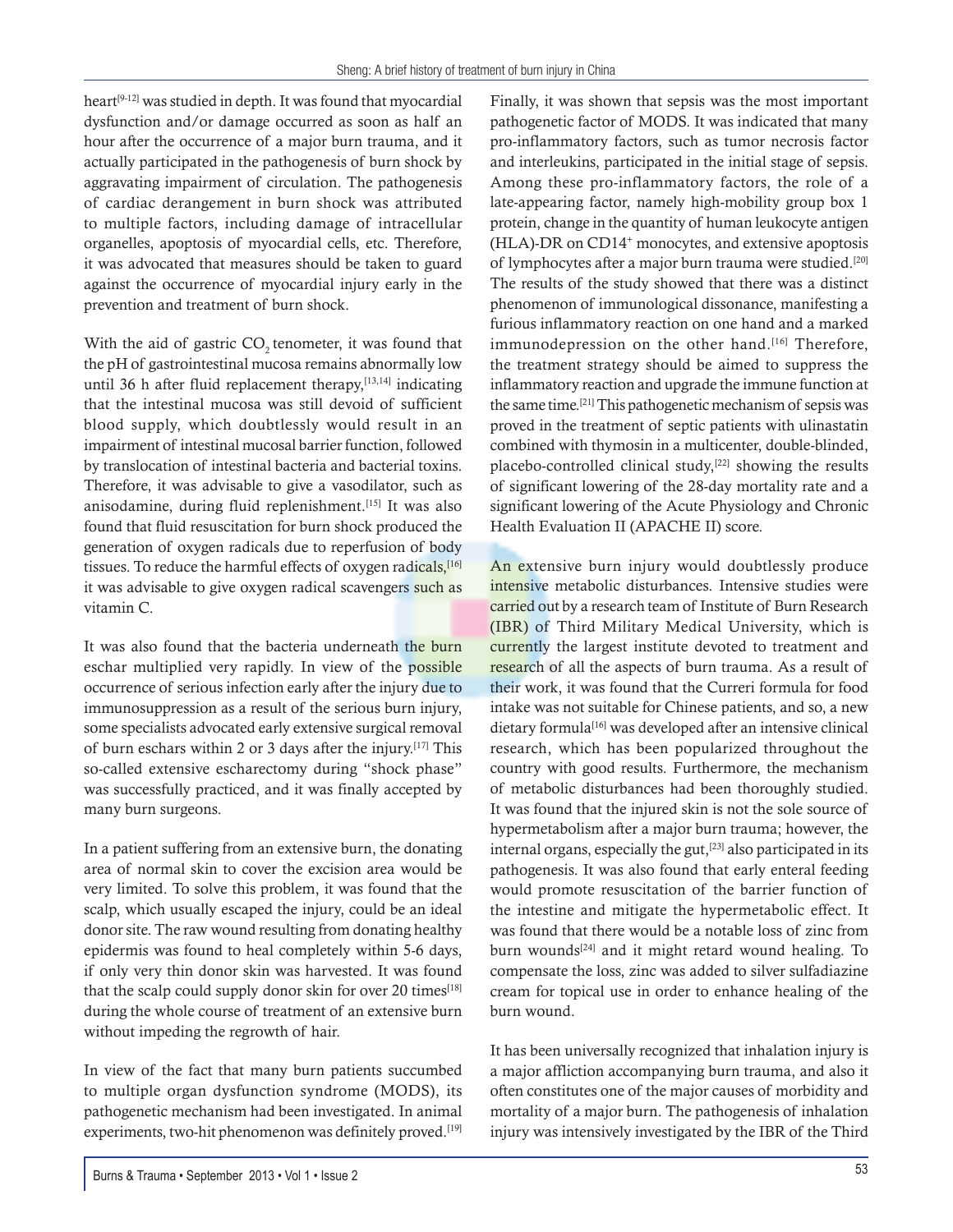Military Medical University. They found in an animal model of inhalation injury that there was a loss of surfactant in the respiratory tract,[25] resulting in collapse of alveoli, serious derangement of transportation of lung water causing lung edema, and also heavy infiltration of inflammatory cells in the parenchyma, leading finally to acute respiratory failure. However, the introduction of extraneous surfactant was found to be ineffective in the treatment of inhalation injury. In another institute, it was shown in an animal experiment that administration of Epidermal Growth Factor (EGF) in aerosol<sup>[26]</sup> caused an improvement in water transport, and the administration of ulinastatin<sup>[27]</sup> could notably allay fierce acute inflammatory reaction of the smoke-attacked mucosa of the respiratory tract.

Rehabilitation for burn victims, especially in whom the integument over joints was involved, had been stressed, as it has been proved that early rehabilitation throughout the acute stage of medical and surgical care is essential for success. Malleable splints were used early after the injury, and physical exercises were soon encouraged after admission.[28] Rehabilitation measures were advised to be continued after discharge from the hospital. In many patients, plastic surgery was necessary to correct contractures and disfigurements, and as a result, the technology of plastic and reconstructive surgery was advanced in tandem. As rehabilitation after an extensive burn injury must be directed to the individual patient and his or her family member rather than the specific patient, holistic care must be advocated.<sup>[29]</sup>

Collaborating groups were first formed among hospitals and valuable experiences in burn care were exchanged nationwide. In 1958, a national meeting was organized in Shanghai for exchanging experiences in burn care. Following this meeting, a similar meeting was organized by the army in 1959. The first national burn meeting was convened in January 1960, $[2]$  and it was sponsored by the IBR of the Third Military Medical University. In 1962, burn departments of the military hospitals were organized to form a board for the exchange of experience and research results. Under the auspices of Chinese Medical Association, Chinese Burn Society was inaugurated in 1983.[2] To facilitate the exchange of ideas and new findings both in clinical and investigatory arenas, *Chinese Journal of Plastic and Burn Surgery* was first published in 1985. With rapid development of arts and science of burn surgery, the journal was reorganized, and *Chinese Journal of Burns* has been independently published bi-monthly since 2000.

International exchange of science and arts in the field of burn care had been conducted. Under the selfless encouragement of Dr. Basil Pruitt, together with the generous help of Dr. David Herndon, Dr. Alexander, and Dr. McManus, Sino-American Burn Conference was convened for four sessions,[2] through which burn surgeons were able to exchange clinical experience and experimental results in the field of burn treatment, and more importantly, learn new accomplishments in the science and arts of burn surgery from American specialists. Domestically, burn convention has been organized both nationwide and regionally every year since then, and experience and novel technologies in the realm of burn care and technology of plastic surgery involved in the management of burn trauma were exchanged regularly. In the latest national meeting, the importance of prevention of burn injury and rehabilitation for burn patients were again strongly emphasized. It is delightful to see that quite a number of burn centers have established well-equipped rehabilitation installment. It is the hope of all the Chinese surgeons devoting their efforts in burn care that the number of disabled would be decreased, so that they could still devote themselves to the nationwide effort for the renaissance of Chinese civilization.

The loss of the perspiration function in patients surviving a major full-thickness burn injury remains to be an unsolved problem in the field of burn care. The quality of life is extremely poor in these survivors, especially during summer months. A research project has been launched with the aim of recuperating perspiration function in such survivors.<sup>[30]</sup> It is our heartfelt hope that this extremely difficult problem could be successfully solved in the near future.

Though quite a few burn centers have claimed that their LA50 has reached as high as 98% TBSA, we hope that through the aggregated efforts of meticulous clinical observation and intensive translational research, not only by devoted clinicians in the burn department but also by the concerted efforts of preclinical investigators, the survival rate could be further elevated, the degree of suffering of the patients would be mitigated, and more importantly, the quality of life of the survivors would be immensely improved.

### **References**

- 1. Evans EI, Purnell OJ, Robinett PW, Batchelor A, Martin M. Fluid and electrolyte requirements in severe burns. Ann Surg 1952;135:804-17.
- 2. Yang Z. Chinese Burn Surgery. Peking, China: People's Medical Publishing House; 2008.
- 3. Li A. Burns Therapy. Peking, China: People's Medical Publishing House; 1995.
- 4. Burns Department of Ruijin Hospital SJUSoM. Treatment of Burns. Shanghai, China: Shanghai People's Publishing